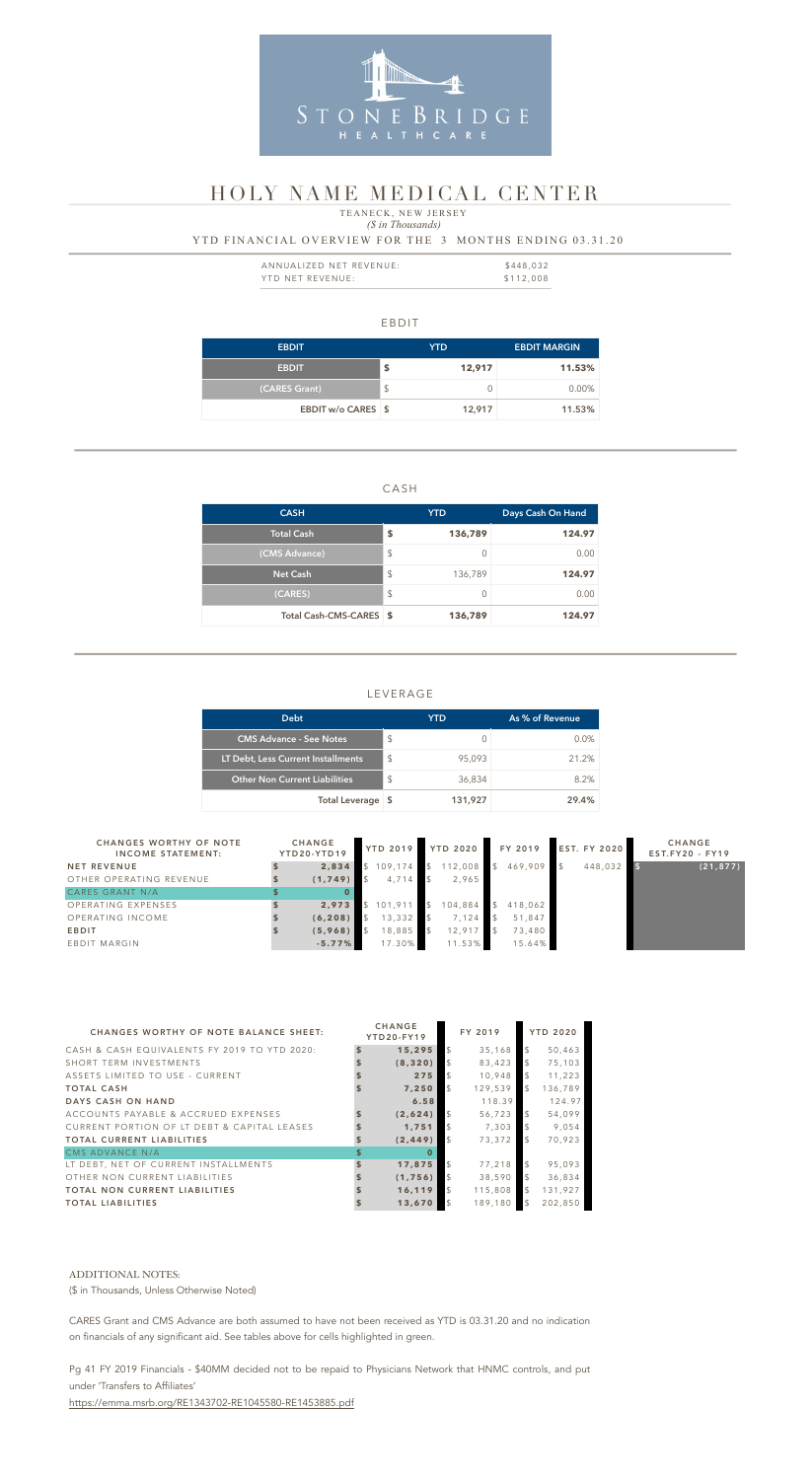

# EBDIT

### *(\$ in Thousands)*  YTD EBDIT WITH & WITHOUT CARES GRANT FOR THE 3 MONTHS ENDING 03.31.20 HOLY NAME MEDICAL CENTER

| ANNUALIZED NET REVENUE: | \$448,032 |
|-------------------------|-----------|
| YTD NET REVENUE:        | \$112,008 |

## EBDIT YTD 2020

| <b>EBDIT</b>             |               | <b>YTD</b> | <b>EBDIT MARGIN</b> |
|--------------------------|---------------|------------|---------------------|
| <b>Operating Income</b>  | $\mathcal{L}$ | 7,124      |                     |
| <b>Plus Interest</b>     | $\mathcal{L}$ | 785        |                     |
| <b>Plus Depreciation</b> | $\frac{1}{2}$ | 5,008      |                     |
| Total EBDIT \$           |               | 12,917     | 11.53%              |

### CARES GRANT

| <b>CARES GRANT</b>         | <b>Notes</b>                         | YTD |
|----------------------------|--------------------------------------|-----|
| <b>CARES Grant</b>         | See Notes on Pg 1 of<br>this Summary |     |
| <b>Total CARES Funding</b> |                                      |     |

### EBDIT WITHOUT CARES

| <b>EBDIT WITHOUT CARES</b> | YTD.   | <b>EBDIT MARGIN</b> |
|----------------------------|--------|---------------------|
| <b>EBDIT w/ CARES</b>      | 12,917 | 11.53%              |
| (CARES)                    |        | $0.00\%$            |
| Total EBDIT w/o CARES \$   | 12,917 | 11.53%              |